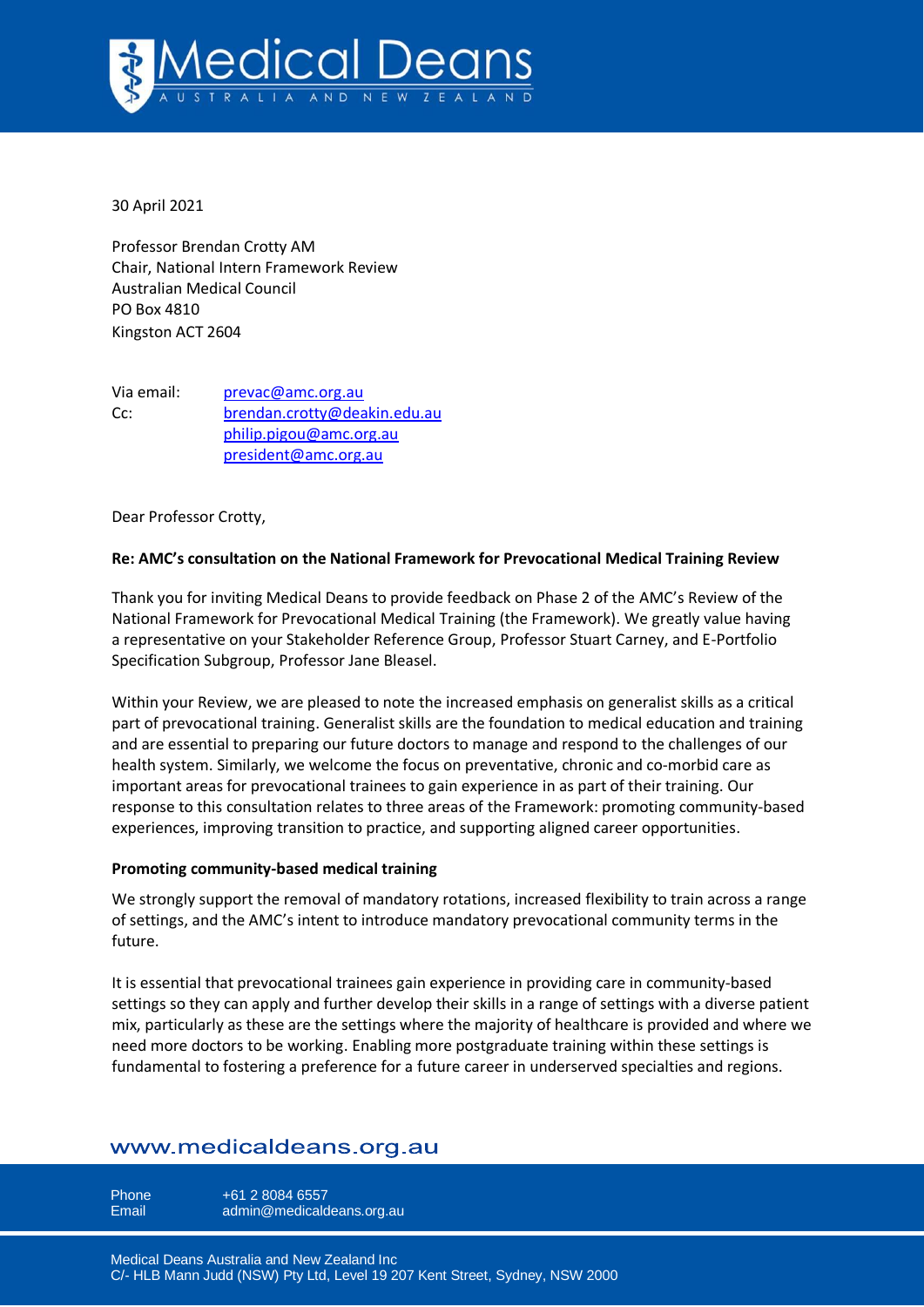

We recognise however that significant systems-level change is required to establish the necessary infrastructure to support mandatory prevocational community-based terms. Principally, the primary care funding model must change to allow General Practitioners and other sectors, such as aged care, to dedicate time and resources to supervise prevocational trainees. This Framework is an important lever to help progress towards this goal.

We propose Standard 4 include a requirement for providers to work with their local primary health networks and other relevant stakeholders to actively explore and develop high quality, communitybased terms for prevocational trainees. This would ensure prevocational trainees are proactively provided opportunities to complete terms in areas of genuine interest that are outside a hospital setting and would provide a foundation on which to build when your intended move to mandatory community placements is introduced in the future. Including this as a first step will help break the mould and create some movement and impetus in this area, which is needed if we are to really change our outdated model whereby prevocational trainees continue to undertake their training predominantly in the hospital sector.

#### **Improving the transition to practice**

It is widely acknowledged that the transition to prevocational training is a major step in the journey through medical training. For those who require additional support, it can be an incredibly stressful experience. We know a significant barrier to easing this transition is the fear by some graduates that they will be stigmatised if they ask for support to meet their individual physical or mental health needs or caring responsibilities, and that such a request will adversely impact their training and future career opportunities.

We understand the AMC is considering including in its Review of the Assessment and Accreditation Standards for Primary Medical Programs a new requirement for medical schools to share information with clinical placement and prevocational providers to support students/graduates during such transitions. We strongly urge the AMC to include an equivalent standard in section *5*.*2 Wellbeing and support* in this Framework, to recognise the reciprocity required between medical schools and prevocational providers to develop and effectively implement such systems. This is an opportunity to create greater alignment and consistency between the two sets of standards and for them to be used as a lever to promote a culture of support for graduates as they move into the medical workforce - which is a vital issue and one where every lever possible should be used to bring it about.

For your information, Medical Deans is advocating that, while the detail of any system of transfer of information to support graduates transitioning to practice is best left to individual jurisdictions, there are some fundamental principles and responsibilities that should underpin this system:

- That it is a joint responsibility of medical schools, health services, and graduates/interns to contribute to the creation of a culture in which students/graduates feel confident to share information with their new employers about any additional support or reasonable adjustments they may need when transitioning to practice.
- The need for medical schools and health services to establish effective and confidential processes to support the sharing of information by students/graduates when transitioning to practice.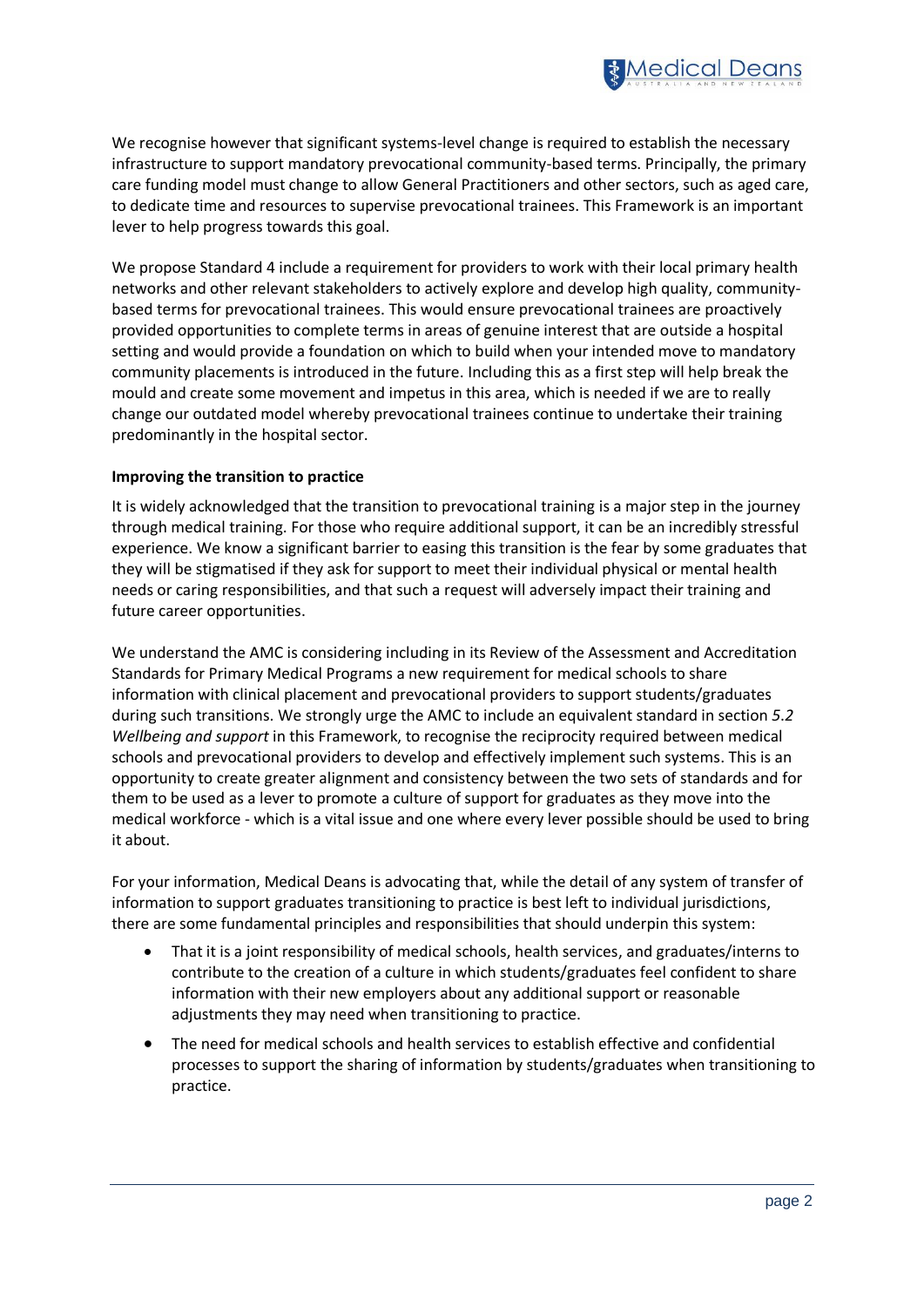

- Recognition by health services that any effective process for sharing information will ensure there are no negative consequences for students/graduates.
- Recognition by health services of the institutional, individual and community benefits of ensuring that students/interns are able to access the needed additional supports or reasonable adjustments.

Flowing on from this, it is also important to consider the transition to practice standards and how they could be broadened and strengthened to recognise the needs of a contemporary, inclusive and supportive medical workforce. For example, reasonable adjustments, flexible working hours and options for job-sharing, and differing rotation periods and dates.

## **Supporting aligned career opportunities within postgraduate training**

Having a skilled and sufficient clinician-researcher workforce – who have both health and research training – is vital to driving innovation and the delivery of high-quality healthcare. The prevocational training stage is a critical one for new doctors, focused as it is on consolidating and further developing their clinical skills and providing opportunities to explore potential future career pathways; including a career as a clinician researcher or medical educator.

Whilst graduates' interest in these two careers is high, with over 60 per cent of final year students indicating an interest in research and 86 per cent indicating an interest in teaching as part of their future medical careers<sup>1</sup>, it is widely recognised that Australia and New Zealand has a workforce shortage in these areas. The strength of our clinician researcher workforce is compromised by the pathways into clinical medical research being poorly defined, disjointed and lacking support. The range of options within medical schools is sometimes unclear and, in particular, there is a gap in opportunities during pre-vocational training, and varying ability to conduct research during specialist training. Similarly, opportunities to explore and experience opportunities and training that encompasses medical education and progress an academic career are limited, disjointed and poorly promoted and supported – yet our whole medical education and training pipeline is reliant on the availability and quality of this workforce.

Medical Deans is calling for the introduction of a coordinated and better supported clinician researcher career pathway, running from medical school through to post-vocational training research. The focus should be on early, preferential selection into a designated clinician researcher pathway that identifies, nurtures, and develops clinician researchers. Medical Deans supports the 2020 proposal developed by the Group of Eight  $(G \circ 8)^2$  on strengthening the pathway for clinician researchers by establishing an Integrated Clinician Researcher Transition Program in the first two years of postgraduate training available to a small percentage of prevocational training positions each year.

We also need to take a similar approach to building and supporting our medical educators.

<sup>1</sup> Medical Deans Australia and New Zealand (2020) [Medical Schools Outcomes Database National Data Report](https://medicaldeans.org.au/md/2020/08/2020-MSOD-National-Data-Report_2015-2019-Full-report.pdf)  [2020](https://medicaldeans.org.au/md/2020/08/2020-MSOD-National-Data-Report_2015-2019-Full-report.pdf)

<sup>2</sup> *Strengthening Australian Clinical Research* – [Group of Eight Submission to the Medical Workforce Reform](https://go8.edu.au/wp-content/uploads/2020/12/Go8-AICRTP-FINAL.pdf)  [Advisory Committee, 2020.](https://go8.edu.au/wp-content/uploads/2020/12/Go8-AICRTP-FINAL.pdf)